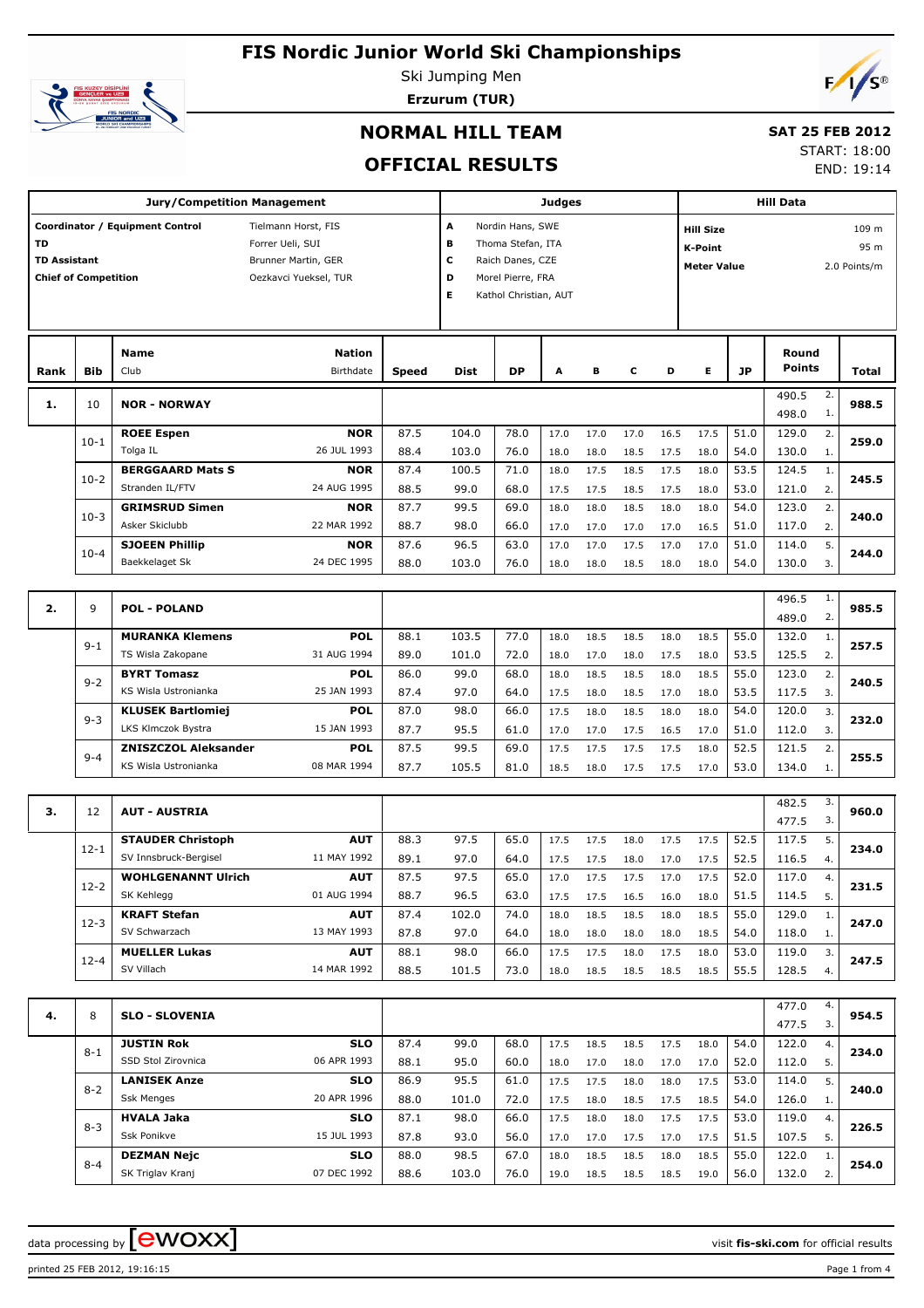

Ski Jumping Men **Erzurum (TUR)**

## **NORMAL HILL TEAM**

#### **SAT 25 FEB 2012** START: 18:00

### **OFFICIAL RESULTS**

END: 19:14

 $F/\sqrt{s^{\circ}}$ 

| Rank | <b>Bib</b> | Name<br>Club                                        | <b>Nation</b><br>Birthdate | <b>Speed</b> | <b>Dist</b>   | DP           | A            | в            | C            | D            | Е            | JP           | Round<br><b>Points</b> |          | Total |
|------|------------|-----------------------------------------------------|----------------------------|--------------|---------------|--------------|--------------|--------------|--------------|--------------|--------------|--------------|------------------------|----------|-------|
| 5.   | 11         | <b>GER - GERMANY</b>                                |                            |              |               |              |              |              |              |              |              |              | 457.5<br>455.5         | 5.<br>5. | 913.0 |
|      | $11 - 1$   | <b>LOEFFLER Tobias</b><br>ST Schonach-Rohrhardsberg | <b>GER</b><br>19 JUL 1994  | 88.2<br>88.8 | 101.5<br>97.5 | 73.0<br>65.0 | 18.0<br>18.0 | 18.0<br>18.0 | 19.0<br>18.0 | 18.0<br>17.0 | 18.5<br>17.5 | 54.5<br>53.5 | 127.5<br>118.5         | 3.<br>3. | 246.0 |
|      | $11 - 2$   | <b>LUGERT Tobias</b><br>Sc Ruhpolding               | <b>GER</b><br>18 JUN 1993  | 87.7<br>88.5 | 98.0<br>97.0  | 66.0<br>64.0 | 18.0<br>17.5 | 18.0<br>18.0 | 18.0<br>18.0 | 17.5<br>17.5 | 17.5<br>18.0 | 53.5<br>53.5 | 119.5<br>117.5         | 3.<br>3. | 237.0 |
|      | $11 - 3$   | <b>DREHER Michael</b><br>Sc Oberstdorf              | <b>GER</b><br>30 JAN 1993  | 86.3<br>87.0 | 91.0<br>91.5  | 52.0<br>53.0 | 17.5<br>17.0 | 17.0<br>17.5 | 17.0<br>17.0 | 17.5<br>17.5 | 17.0<br>17.5 | 51.5<br>52.0 | 103.5<br>105.0         | 6.<br>6. | 208.5 |
|      | $11 - 4$   | <b>LEYHE Stephan</b><br>SC Willingen                | <b>GER</b><br>05 JAN 1992  | 87.5<br>87.8 | 92.5<br>96.0  | 55.0<br>62.0 | 17.5<br>18.0 | 17.0<br>17.5 | 18.0<br>17.5 | 17.5<br>17.5 | 17.0<br>17.5 | 52.0<br>52.5 | 107.0<br>114.5         | 7.<br>6. | 221.5 |

| 6. |         | <b>SUI - SWITZERLAND</b> |             |      |      |      |      |      |      |      |      |      | 417.5 | 6. | 839.5 |
|----|---------|--------------------------|-------------|------|------|------|------|------|------|------|------|------|-------|----|-------|
|    |         |                          |             |      |      |      |      |      |      |      |      |      | 422.0 | 6. |       |
|    | $7 - 1$ | <b>EGLOFF Luca</b>       | <b>SUI</b>  | 87.7 | 94.0 | 58.0 | 17.0 | 17.0 | 16.5 | 17.0 | 17.0 | 51.0 | 109.0 | 6. | 208.0 |
|    |         | Grabserberg              | 06 JUN 1995 | 88.7 | 89.5 | 49.0 | 17.0 | 16.5 | 16.5 | 15.5 | 17.0 | 50.0 | 99.0  | 7. |       |
|    |         | <b>SCHULER Adrian</b>    | <b>SUI</b>  | 86.9 | 86.0 | 42.0 | 15.5 | 16.0 | 16.5 | 15.5 | 16.0 | 47.5 | 89.5  | 8. |       |
|    | $7 - 2$ | Einsiedeln               | 28 OCT 1992 | 87.8 | 88.5 | 47.0 | 16.5 | 16.5 | 17.0 | 16.0 | 16.0 | 49.0 | 96.0  | 8. | 185.5 |
|    | $7 - 3$ | <b>EGLOFF Pascal</b>     | <b>SUI</b>  | 88.1 | 95.5 | 61.0 | 17.0 | 17.5 | 17.5 | 17.5 | 17.5 | 52.5 | 113.5 | 5. |       |
|    |         | Grabserberg              | 08 AUG 1992 | 88.9 | 93.5 | 57.0 | 17.0 | 17.5 | 17.5 | 17.5 | 17.5 | 52.5 | 109.5 | 4. | 223.0 |
|    | $7 - 4$ | <b>SOMMER Pascal</b>     | <b>SUI</b>  | 87.8 | 92.5 | 55.0 | 17.0 | 16.5 | 17.0 | 16.5 | 17.0 | 50.5 | 105.5 | 8. |       |
|    |         | Am Bachtel Wald          | 29 JUN 1992 | 88.3 | 97.5 | 65.0 | 18.0 | 17.5 | 17.5 | 17.0 | 17.5 | 52.5 | 117.5 | 5. | 223.0 |

| 7. | 6       | <b>FIN-FINLAND</b>      |             |      |      |      |      |      |      |      |      |      | 394.5 | $\prime$ . | 797.0 |
|----|---------|-------------------------|-------------|------|------|------|------|------|------|------|------|------|-------|------------|-------|
|    |         |                         |             |      |      |      |      |      |      |      |      |      | 402.5 | 7.         |       |
|    | $6 - 1$ | <b>YLIPULLI Miika</b>   | <b>FIN</b>  | 87.8 | 93.5 | 57.0 | 17.0 | 17.0 | 17.0 | 17.0 | 17.0 | 51.0 | 108.0 | 7.         | 203.0 |
|    |         | Kuusamon Era-Veikot     | 01 MAR 1995 | 88.8 | 89.0 | 48.0 | 15.5 | 16.0 | 16.5 | 14.0 | 15.5 | 47.0 | 95.0  | 8.         |       |
|    | $6 - 2$ | OJALA Juho              | <b>FIN</b>  | 86.1 | 89.0 | 48.0 | 17.0 | 16.5 | 15.5 | 17.0 | 17.0 | 50.5 | 98.5  | 7.         | 196.0 |
|    |         | Kuusamon erae-veikot    | 17 MAR 1995 | 87.0 | 89.0 | 48.0 | 16.5 | 16.5 | 16.5 | 16.5 | 16.5 | 49.5 | 97.5  | 7.         |       |
|    | $6 - 3$ | <b>KLINGA Sebastian</b> | <b>FIN</b>  | 87.1 | 89.0 | 48.0 | 17.0 | 16.5 | 16.5 | 17.0 | 17.0 | 50.5 | 98.5  | 8.         | 201.5 |
|    |         | Ounasyaaran Hiihtoseura | 26 APR 1992 | 88.1 | 91.0 | 52.0 | 17.0 | 17.0 | 17.0 | 17.5 | 17.0 | 51.0 | 103.0 | 7.         |       |
|    | $6 - 4$ | <b>MAEAETTAE Jarkko</b> | <b>FIN</b>  | 87.5 | 85.0 | 40.0 | 16.0 | 16.5 | 16.5 | 16.5 | 16.5 | 49.5 | 89.5  | 12.        | 196.5 |
|    |         | Kainuun Hiihtoseura     | 28 DEC 1994 | 87.9 | 93.0 | 56.0 | 16.5 | 17.0 | 17.0 | 17.0 | 17.0 | 51.0 | 107.0 |            |       |

| 8. |         | <b>RUS - RUSSIA</b>         |             |      |      |      |      |      |      |      |      |      | 394.5 | 7.  | 795.0 |
|----|---------|-----------------------------|-------------|------|------|------|------|------|------|------|------|------|-------|-----|-------|
|    |         |                             |             |      |      |      |      |      |      |      |      |      | 400.5 | 8.  |       |
|    | $3 - 1$ | <b>LANIN Ivan</b>           | <b>RUS</b>  | 88.1 | 89.0 | 48.0 | 16.0 | 16.0 | 16.0 | 15.5 | 16.5 | 48.0 | 96.0  | 10. | 196.0 |
|    |         |                             | 15 JAN 1992 | 88.7 | 90.5 | 51.0 | 16.5 | 16.5 | 16.0 | 16.0 | 16.5 | 49.0 | 100.0 | 6.  |       |
|    |         | <b>MAKSIMOCHKIN Mikhail</b> | <b>RUS</b>  | 86.9 | 92.5 | 55.0 | 17.0 | 17.0 | 16.5 | 16.5 | 17.0 | 50.5 | 105.5 | 6.  | 204.5 |
|    | $3 - 2$ |                             | 29 AUG 1993 | 87.8 | 89.5 | 49.0 | 17.0 | 16.5 | 17.0 | 16.5 | 16.5 | 50.0 | 99.0  | 6.  |       |
|    | $3 - 3$ | <b>SHUVALOV Alexander</b>   | <b>RUS</b>  | 87.0 | 90.0 | 50.0 | 16.5 | 16.0 | 16.5 | 16.5 | 16.5 | 49.5 | 99.5  | 7.  | 200.0 |
|    |         |                             | 30 NOV 1992 | 88.1 | 90.0 | 50.0 | 17.0 | 17.0 | 16.5 | 17.0 | 16.5 | 50.5 | 100.5 | 8.  |       |
|    | $3 - 4$ | <b>ROMASHOV Alexey</b>      | <b>RUS</b>  | 86.7 | 87.0 | 44.0 | 16.5 | 16.5 | 17.0 | 16.5 | 16.5 | 49.5 | 93.5  | 11. | 194.5 |
|    |         |                             | 29 APR 1992 | 87.1 | 90.0 | 50.0 | 16.5 | 17.0 | 17.0 | 17.5 | 17.0 | 51.0 | 101.0 | 8.  |       |

data processing by **CWOXX** and  $\blacksquare$  and  $\blacksquare$  and  $\blacksquare$  and  $\blacksquare$  and  $\blacksquare$  and  $\blacksquare$  and  $\blacksquare$  and  $\blacksquare$  and  $\blacksquare$  and  $\blacksquare$  and  $\blacksquare$  and  $\blacksquare$  and  $\blacksquare$  and  $\blacksquare$  and  $\blacksquare$  and  $\blacksquare$  and  $\blacksquare$  and  $\blacks$ 

printed 25 FEB 2012, 19:16:15 Page 2 from 4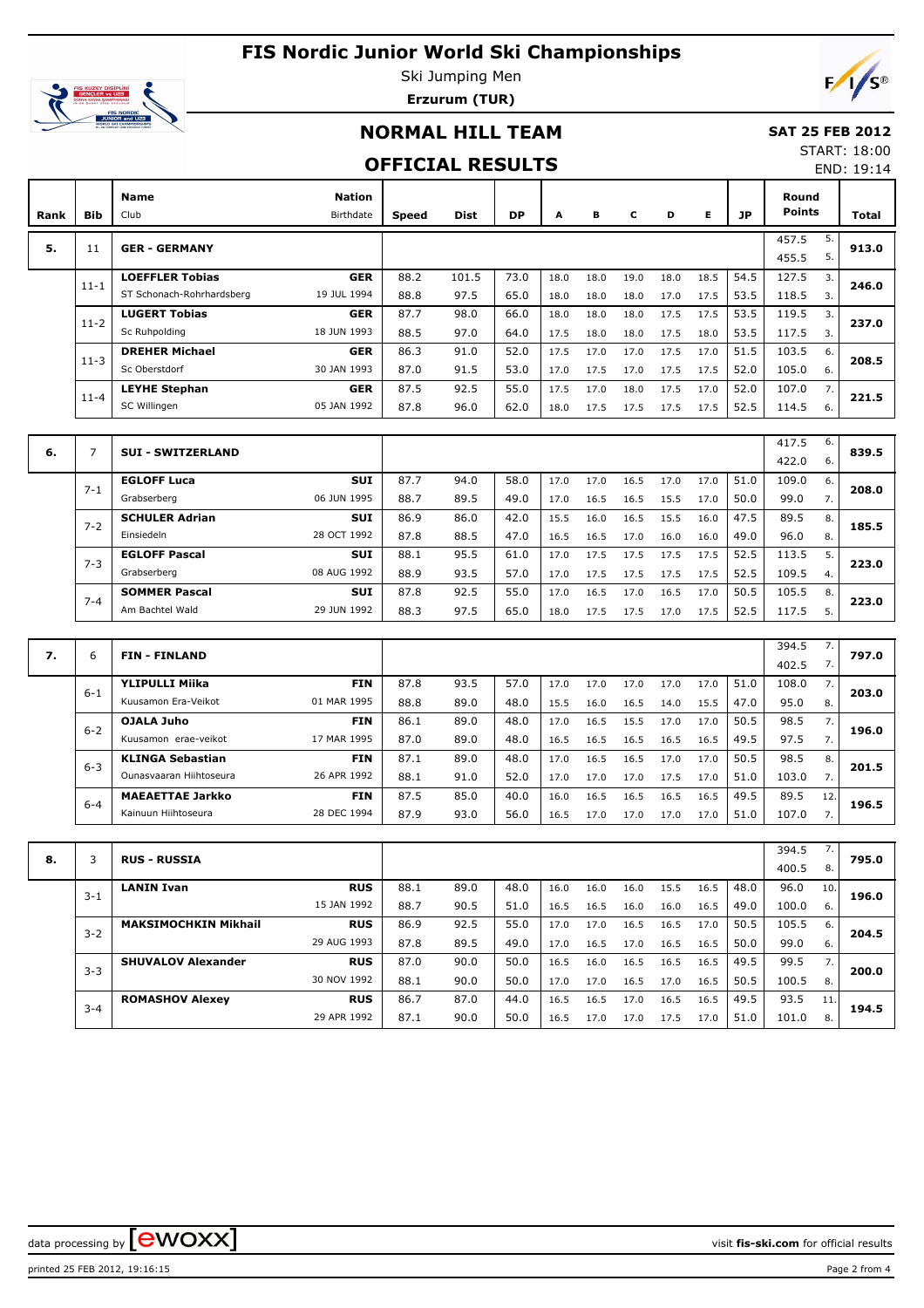

Ski Jumping Men **Erzurum (TUR)**

### **NORMAL HILL TEAM**

#### **SAT 25 FEB 2012**

### **OFFICIAL RESULTS**

START: 18:00 END: 19:14

| Rank | Bib            | <b>Name</b><br>Club                                                                   | Nation<br>Birthdate       | Speed | Dist | <b>DP</b> | A    | В    | c    | D    | Е    | JP   | Round<br><b>Points</b> | Total |
|------|----------------|---------------------------------------------------------------------------------------|---------------------------|-------|------|-----------|------|------|------|------|------|------|------------------------|-------|
|      |                | Not qualified for final round                                                         |                           |       |      |           |      |      |      |      |      |      |                        |       |
| 9.   | 4              | <b>FRA - FRANCE</b>                                                                   |                           |       |      |           |      |      |      |      |      |      |                        | 371.5 |
|      | $4 - 1$        | <b>RAFFORT Benjamin</b><br>Les Contamines Montjoie                                    | <b>FRA</b><br>11 JUL 1994 | 87.8  | 89.5 | 49.0      | 17.0 | 16.5 | 16.5 | 16.0 | 16.0 | 49.0 | 8.                     | 98.0  |
|      | $4 - 2$        | <b>GARDET Sacha</b><br>Courchevel                                                     | <b>FRA</b><br>23 JUL 1995 | 85.6  | 76.0 | 22.0      | 16.0 | 15.5 | 15.5 | 15.5 | 16.0 | 47.0 | 11.                    | 69.0  |
|      | $4 - 3$        | <b>GONTHIER Nicolas</b><br>Courchevel<br>04 MAR 1993                                  | <b>FRA</b>                | 86.5  | 86.5 | 43.0      | 16.5 | 16.0 | 16.5 | 16.5 | 16.0 | 49.0 | 11.                    | 92.0  |
|      | $4 - 4$        | <b>LAMY CHAPPUIS Ronan</b><br>Bois D'amont                                            | <b>FRA</b><br>10 SEP 1993 | 87.0  | 95.0 | 60.0      | 18.0 | 17.5 | 17.5 | 17.0 | 17.5 | 52.5 | 6.                     | 112.5 |
|      |                |                                                                                       |                           |       |      |           |      |      |      |      |      |      |                        |       |
| 10.  | $\overline{2}$ | <b>JPN - JAPAN</b>                                                                    |                           |       |      |           |      |      |      |      |      |      |                        | 362.0 |
|      | $2 - 1$        | <b>TAKANASHI Kanta</b><br>Meiji University                                            | <b>JPN</b><br>27 SEP 1992 | 87.2  | 87.5 | 45.0      | 16.5 | 16.0 | 16.5 | 16.5 | 16.0 | 49.0 | 11.                    | 94.0  |
|      | $2 - 2$        | <b>NISHIKATA Shingo</b>                                                               | <b>JPN</b><br>02 JAN 1995 | 86.3  | 82.0 | 34.0      | 13.0 | 12.5 | 13.5 | 13.5 | 14.0 | 40.0 | 10.                    | 74.0  |
|      | $2 - 3$        | <b>SATO Yukiya</b><br>Sapporo Nihon Univ. High School                                 | <b>JPN</b>                | 84.1  | 78.5 | 27.0      | 16.0 | 16.0 | 16.0 | 16.0 | 16.0 | 48.0 | 12.                    | 75.0  |
|      | $2 - 4$        | 19 JUN 1995<br><b>SHIMIZU Reruhi</b><br><b>JPN</b><br>04 DEC 1993<br>Arai High School |                           | 87.3  | 97.5 | 65.0      | 18.0 | 17.5 | 18.0 | 18.0 | 18.0 | 54.0 | 3.                     | 119.0 |
|      |                |                                                                                       |                           |       |      |           |      |      |      |      |      |      |                        |       |
| 11.  | 5              | <b>CZE - CZECH REPUBLIC</b>                                                           |                           |       |      |           |      |      |      |      |      |      |                        | 359.5 |
|      | $5 - 1$        | <b>STURSA Vojtech</b><br>03 AUG 1995<br>Sk Nove mesto na morave                       | <b>CZE</b>                | 87.5  | 88.5 | 47.0      | 16.5 | 16.5 | 16.5 | 17.0 | 16.5 | 49.5 | 9.                     | 96.5  |
|      | $5 - 2$        | <b>BLAHA Hubert</b><br><b>LSK Lomnice</b><br>25 MAR 1992                              | <b>CZE</b>                | 87.3  | 80.0 | 30.0      | 15.5 | 15.0 | 14.5 | 15.0 | 15.0 | 45.0 | 9.                     | 75.0  |
|      | $5 - 3$        | <b>FRIEDRICH Tomas</b><br>SK Jested Liberec                                           | <b>CZE</b><br>02 FEB 1995 | 86.4  | 86.5 | 43.0      | 16.5 | 16.5 | 16.5 | 16.5 | 16.5 | 49.5 | 10.                    | 92.5  |
|      | $5 - 4$        | <b>KADLEC Milos</b><br>26 NOV 1992<br>Skl Nove mesto na morave                        | <b>CZE</b>                | 86.9  | 90.0 | 50.0      | 15.5 | 15.0 | 15.0 | 15.0 | 15.5 | 45.5 | 10.                    | 95.5  |
|      |                |                                                                                       |                           |       |      |           |      |      |      |      |      |      |                        |       |
| 12.  | $\mathbf{1}$   | <b>USA - UNITED STATES</b>                                                            |                           |       |      |           |      |      |      |      |      |      |                        | 354.0 |
|      | $1 - 1$        | <b>FRIBERG Christian</b><br>Saint Paul Ski Club                                       | <b>USA</b><br>08 SEP 1994 | 87.4  | 86.5 | 43.0      | 16.0 | 16.0 | 16.5 | 16.0 | 16.5 | 48.5 | 12.                    | 91.5  |
|      | $1 - 2$        | <b>RHOADS William</b><br>Park City Nordic Ski Club                                    | <b>USA</b><br>08 JUN 1995 | 85.9  | 74.0 | 18.0      | 15.5 | 16.0 | 15.5 | 15.5 | 15.5 | 46.5 | 12.                    | 64.5  |
|      | $1 - 3$        | <b>WALLACE Brian</b><br>Saint Paul Ski Club                                           | <b>USA</b><br>03 JUL 1993 | 87.2  | 88.5 | 47.0      | 16.5 | 16.0 | 16.0 | 16.5 | 16.5 | 49.0 | 9.                     | 96.0  |
|      | $1 - 4$        | <b>FRENETTE Peter</b><br>New York Ski Ed Foundation                                   | <b>USA</b><br>24 FEB 1992 | 87.2  | 92.0 | 54.0      | 16.0 | 16.5 | 16.0 | 15.5 | 16.0 | 48.0 | 9.                     | 102.0 |

| <b>Weather Information</b> |                                                                             |  |                                 |       |                 |        |              |     |  |  |  |
|----------------------------|-----------------------------------------------------------------------------|--|---------------------------------|-------|-----------------|--------|--------------|-----|--|--|--|
|                            |                                                                             |  | Snow                            | Air   | <b>Humidity</b> |        | Wind $[m/s]$ |     |  |  |  |
|                            | Weather                                                                     |  | $\mathsf{I}^\circ \mathsf{C}$ ] | [°C]  | [%]             | Min    | Avg          | Max |  |  |  |
| 1st round                  | cloudy                                                                      |  | $-11$                           | $-10$ | 53              | $-0.6$ | 0.2          | 0.8 |  |  |  |
| 2nd round                  | cloudy                                                                      |  | $-10$                           | $-11$ | 53              | $-0.4$ | 0.2          | 1.0 |  |  |  |
|                            | data processing by <b>[CWOXX]</b><br>visit fis-ski.com for official results |  |                                 |       |                 |        |              |     |  |  |  |